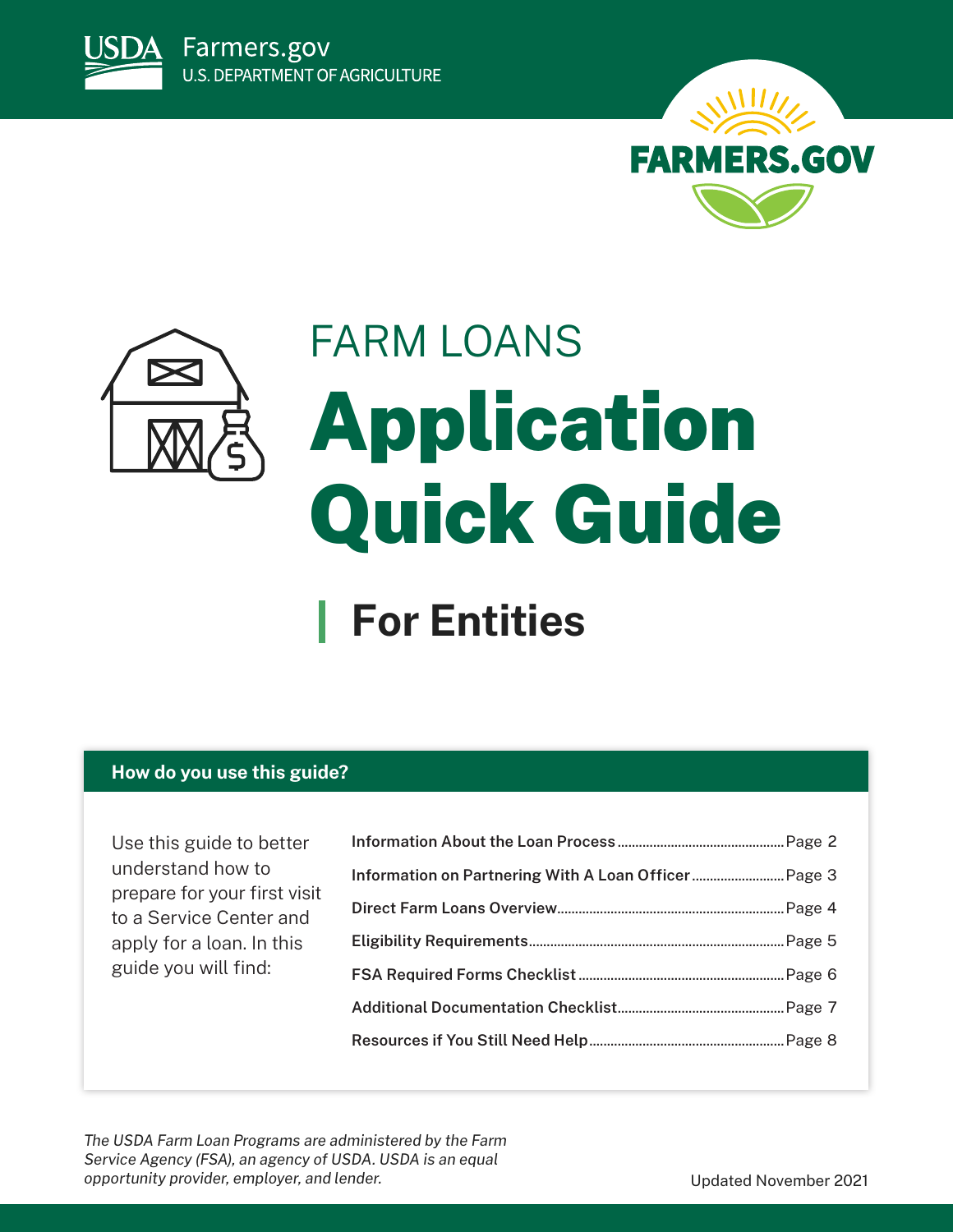## <span id="page-1-0"></span>Loan Process

## Here's what to expect on your Farm Loan journey.

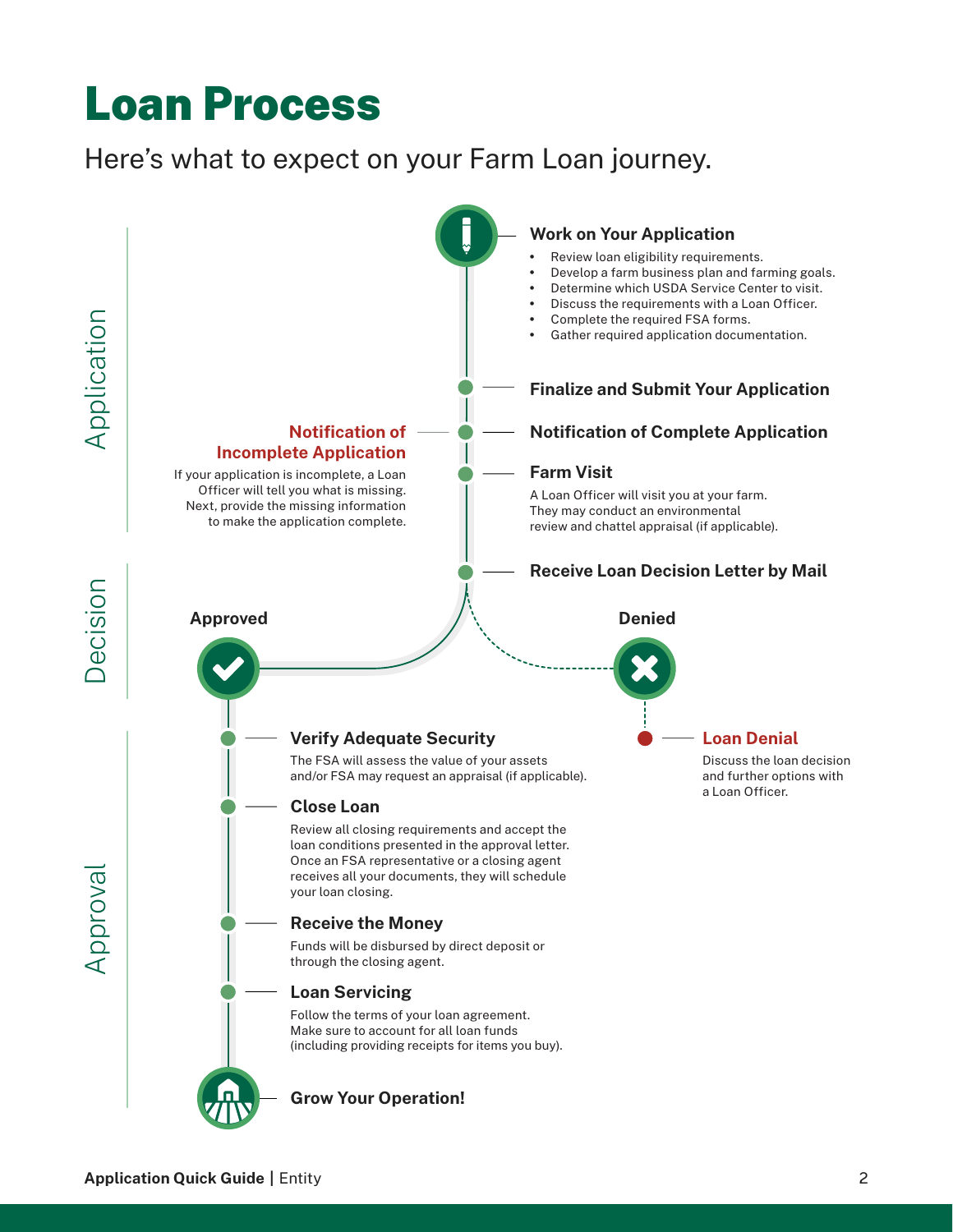## <span id="page-2-0"></span>Partner With A Loan Officer

Service Center employees are here to assist you throughout your loan journey.



## **Loan Officers will:**

- Assist you during the entire loan process.
- Provide supervision throughout the life of the loan.
- Give feedback and suggestions on your business operating plan.
- Work with you to develop opportunities to build your business and move on to a traditional form of credit.
- Work with you in person, via email, and on the phone.

## **Are you ready to connect with a Loan Officer?**

## **Follow These Steps:**



Find your local Service Center online at:<https://www.farmers.gov/service-locator> or contact an agriculture representative to find out where a Service Center is located.

**A** Call before visiting a Service Center. If the Service Center you call does not have Farm Loan Programs employees, you will be directed to a Service Center that does.



Call to schedule an appointment with a Loan Officer at a Service Center. (Walk-ins are welcome, but Loan Officers may be unavailable at that time.)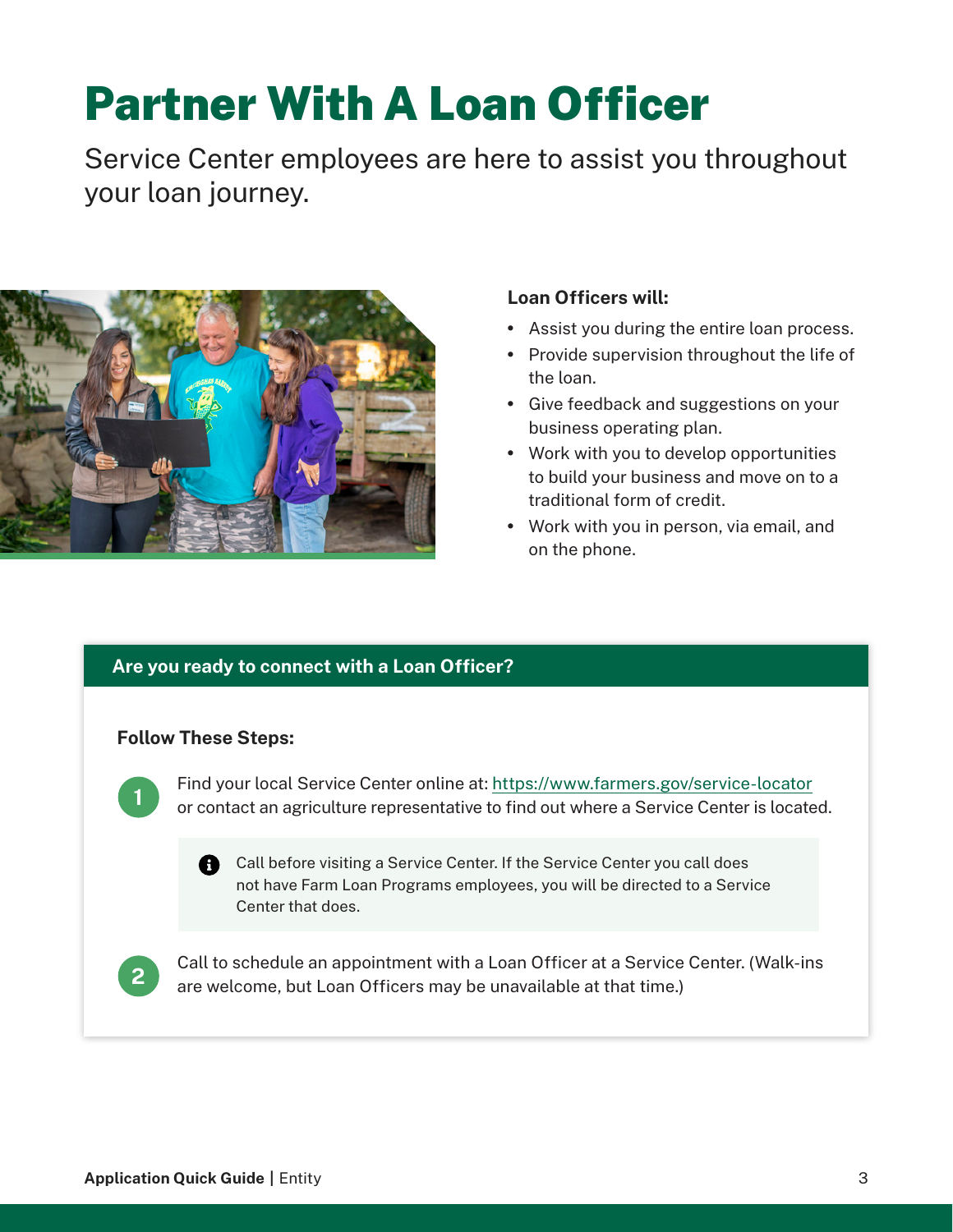## <span id="page-3-0"></span>Direct Farm Loans

Farm Loan Programs offer access to funding for a wide range of farmer and rancher needs, from purchasing land to buying equipment and/or livestock.

All FSA Direct Farm Loans are funded and serviced by the FSA through local Loan Officers. The funding comes from congressional appropriations as part of the USDA budget. Interest rates are calculated monthly and are posted on the 1st of each month; view them here: [https://www.fsa.usda.gov/farmloans.](https://www.fsa.usda.gov/farmloans)

### **Loan Limitations**

Funds cannot be used to finance exotic birds, tropical fish, dogs, or horses used for racing, pleasure, show, and boarding or any other enterprises not typically associated with human consumption, fiber or draft use.

## **What is the difference between Farm Ownership and Farm Operating Loans?**



**Ownership Loans Land Purchase or Construction Project**

The maximum loan amount is \$600,000.

Used to buy a farm; enlarge an existing operation; make a down payment on a farm; purchase easements; construct, purchase or improve farm dwellings, service buildings or other facilities and improvements essential to the farm operation; promote soil and water conservation and protection; and pay loan closing costs.

Generally, you need experience operating a farm-related business.



**Operating Loans Equipment, Feed, Livestock, etc.**

The maximum loan amount is \$400,000.

Used to pay costs associated with reorganizing a farm to improve profitability; purchase livestock, including poultry; purchase farm equipment; pay farm operating expenses, make minor improvements or repairs to buildings; refinance certain farm-related debts, excluding real estate; aid in land and water development, use, or conservation; and pay loan closing and borrower training costs.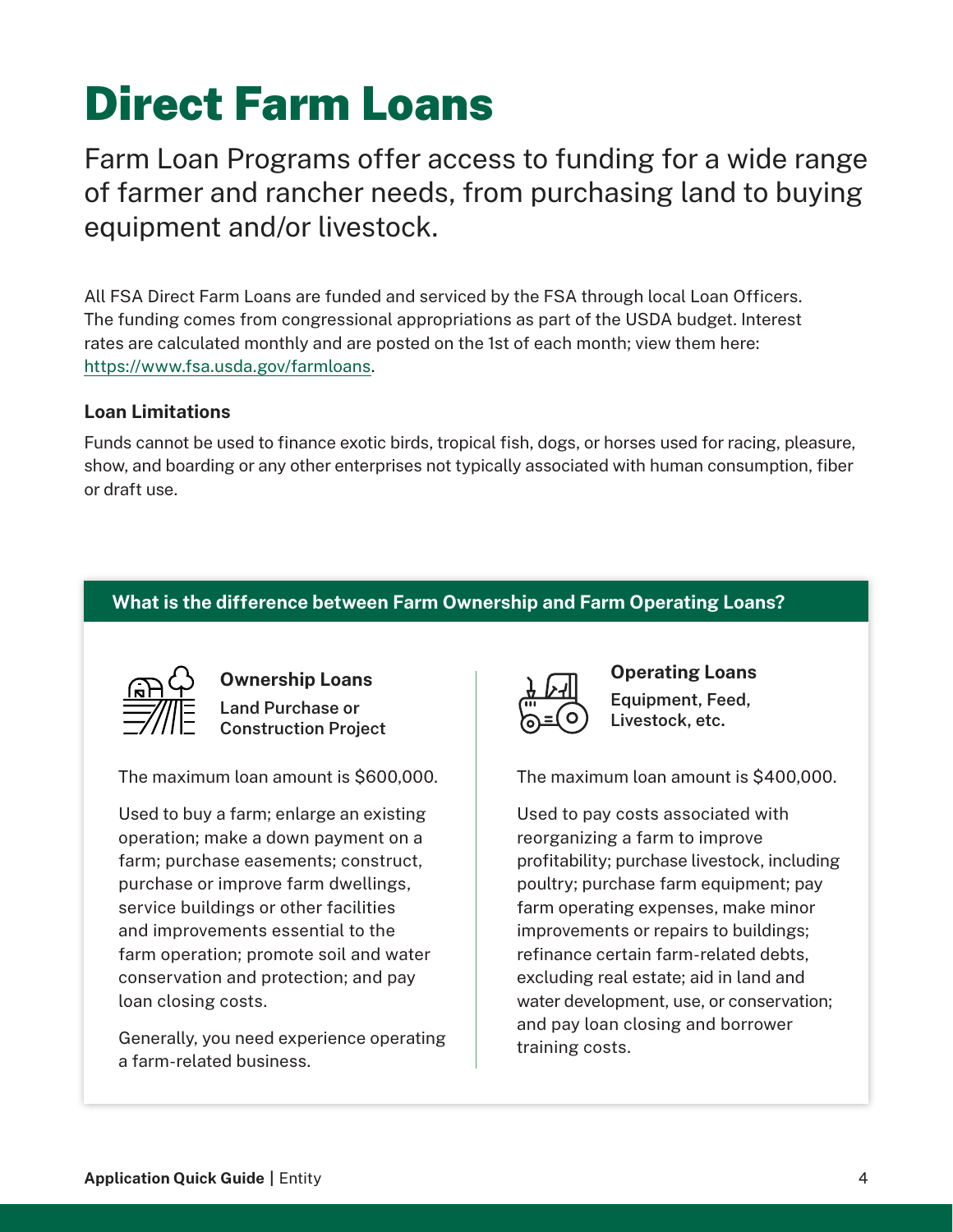## <span id="page-4-0"></span>Eligibility Requirements

## Here are general eligibility requirements you need to meet.

### **General eligibility requirements include:**

- Not having federal or state conviction(s) for planting, cultivating, growing, producing, harvesting, storing, trafficking, or possession of controlled substances.
- The legal ability to accept responsibility for the loan obligation.
- An acceptable credit history.
- Be a United States citizen, non-citizen national or legal resident alien of the United States, including Puerto Rico, the U.S. Virgin Islands, Guam, American Samoa, and certain former Pacific Trust Territories.
- Being unable to obtain sufficient credit elsewhere, with or without an FSA loan guarantee.
- No delinquency on a federal debt, other than IRS tax debt, at the time of loan closing.
- Not being ineligible due to disqualification resulting from a federal crop insurance violation.
- Have sufficient managerial ability to assure a reasonable expectation of loan repayment.

**Note:** There may also be additional requirements that your Loan Officer will discuss with you.

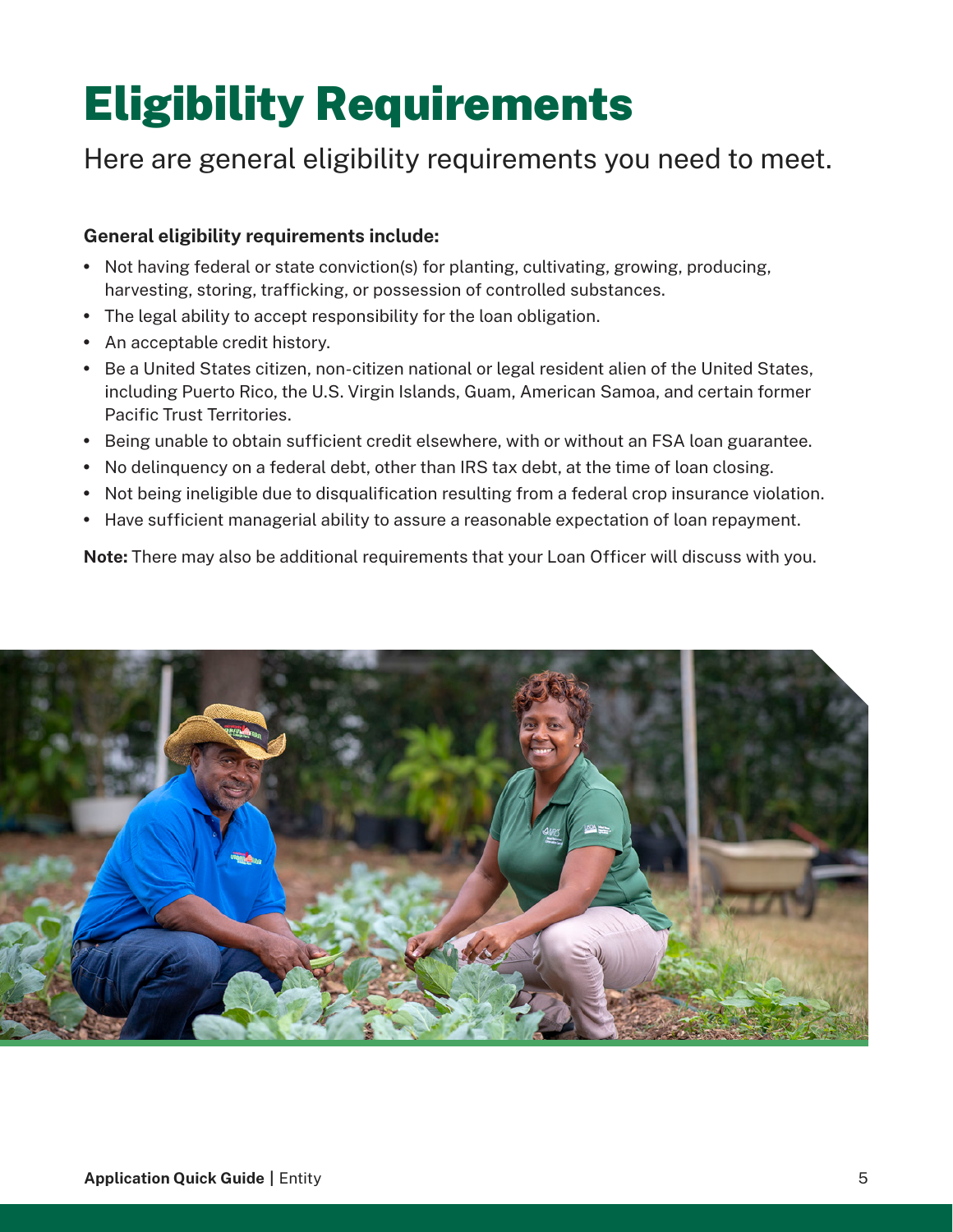## <span id="page-5-0"></span>FSA Required Forms

## These are the forms the FSA needs to complete your loan application.

Check the boxes below as you fill out each form to ensure a complete application. You may need other forms and may be able to replace some forms with comparable farm records. A Loan Officer can provide you with an application package with the comprehensive application requirements.

**Note:** A signature is required for every form from each applicant, including entity members.

## **Form Number and Name**

- **FSA-2001: "Request for Direct Loan Assistance"**
- **FSA-2002: "Three-Year Financial History"**
- **FSA-2003: "Three-Year Production History"**
- **FSA-2004: "Authorization to Release Information"**
- **FSA-2005: "Creditor List"**
- **FSA-2006: "Property Owned and Leased"**
- **FSA-2037: "Farm Business Plan Worksheet" (Balance Sheet) (required for the entity and each individual member)**
- **FSA-2038: "Farm Business Plan Worksheet" (Projected/Annual Income Expense)**
- **FSA-2302: "Description of Farm Training and Experience"**
- **AD-1026: "Highly Erodible Land Conservation and Wetland Conservation Certification"**

*The Authorized Agency Official will assess your farm's environmental compliance and recommend next steps, which may include additional forms and a visit to your local county office.*

**AD-3030: "Representations Regarding Felony Conviction and Tax Delinquent Status" (for corporations only)**

There are online resources on the last page of this document that may help answer additional questions you may have about these forms or the application process.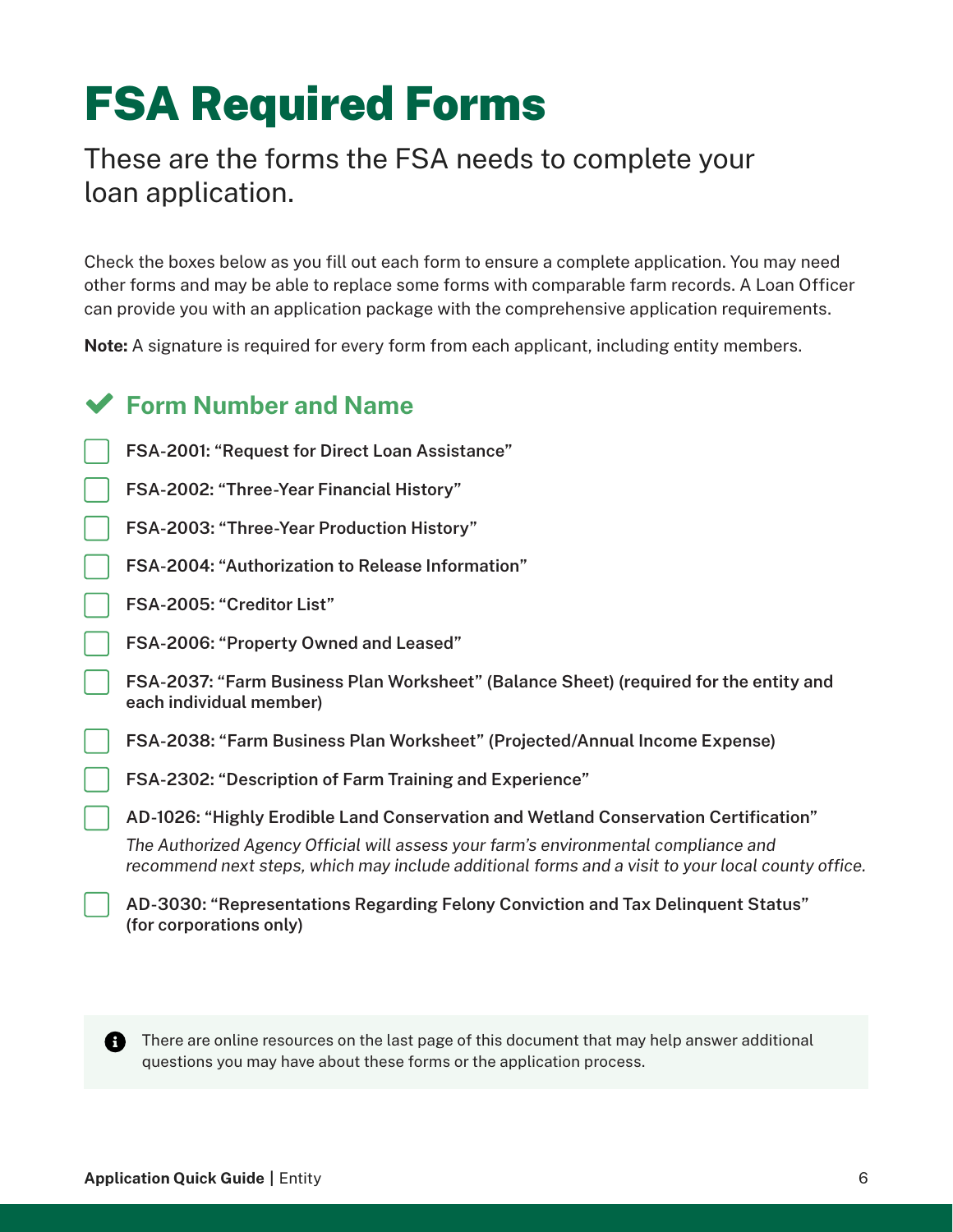## <span id="page-6-0"></span>Additional Documentation

## These are some of the items you will need to complete your application.

Check the boxes below as you gather each item to ensure a complete application.

**Note:** For Entity Applicants, including all Embedded Entities, the information listed below is required for (1) the entity; (2) the embedded entity; and (3) each individual entity member.

## **Item Name**

- **Credit report fee, using personal or bank check, made payable to the Farm Service Agency**
- **Complete tax returns, including Schedule F if available, for the past 3 years**
- **Copies of all leases, contracts, options, and other agreements**
- **Proof of legal name such as a driver's license or Green Card**
- **Verification of income, debts, and assets (for example, recent pay stubs and statements for credit cards, loans, and bank accounts)**
- **Financial statements from your entity (if applicable) and all involved individuals**
- **Copies of any organizational and operation documents**
- **Partnership Agreement or Joint Operation Agreement**
- **Evidence of current registration and good standing with relevant state regulatory agencies**
- **A duly adopted resolution to apply for and obtain financing**

#### **If you are applying for a Farm Ownership Loan, please provide these items, too.**

- **Legal descriptions of all farm property owned or to be acquired**
- **Copy of ratified purchase agreement**
- **Construction plans (if applicable)**

**Note:** Complete legal descriptions are usually found in a deed from the courthouse.